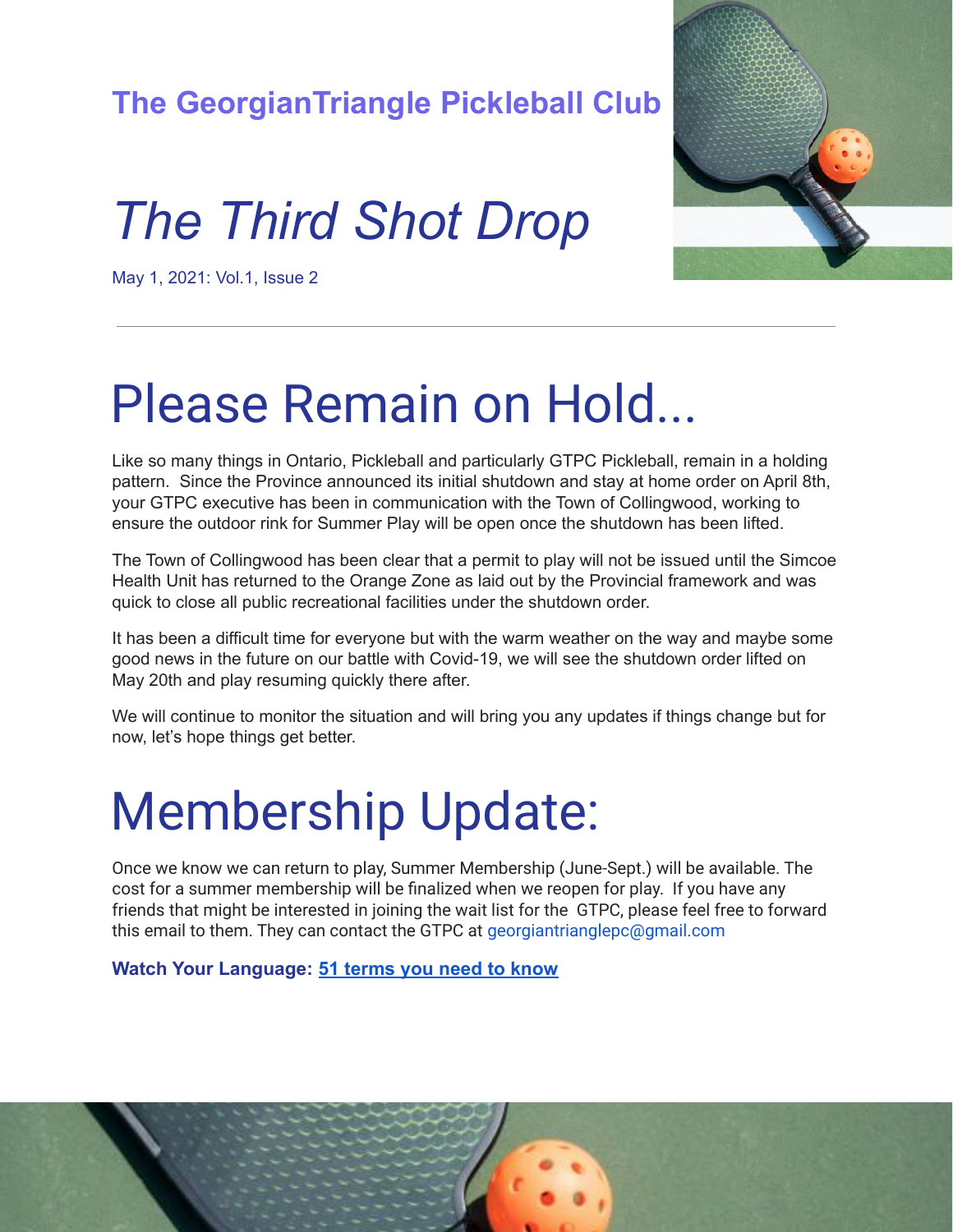# Programs, Get Your Programs:

Let's indulge ourselves for a little bit and think of sunny spring days outside on the courts and summer programming from the GTPC that has something for everyone.

Here is what we are planning:

We will schedule play for every Tuesday, Thursday, Saturday and Sunday through the summer months, once the lockdown has been lifted. We will play at the outdoor courts from 9am to Noon.

Tuesday: King of the Court or Round Robin (all levels of play)

Thursday: Competitive Day for players 3.5 and up

Saturday: Open Play (games and format determined by court hosts)

Sunday: King of the Court or Round Robin (all levels)

Look out for special events, like skills and drills, women's days and men's days that may be scheduled on Wednesdays

**You think hockey players are tough? Try Pickleball: [Craig Button gets a shiner](https://www.bardown.com/craig-button-s-epic-shiner-has-been-the-star-of-tradecentre-so-far-1.1622243)**